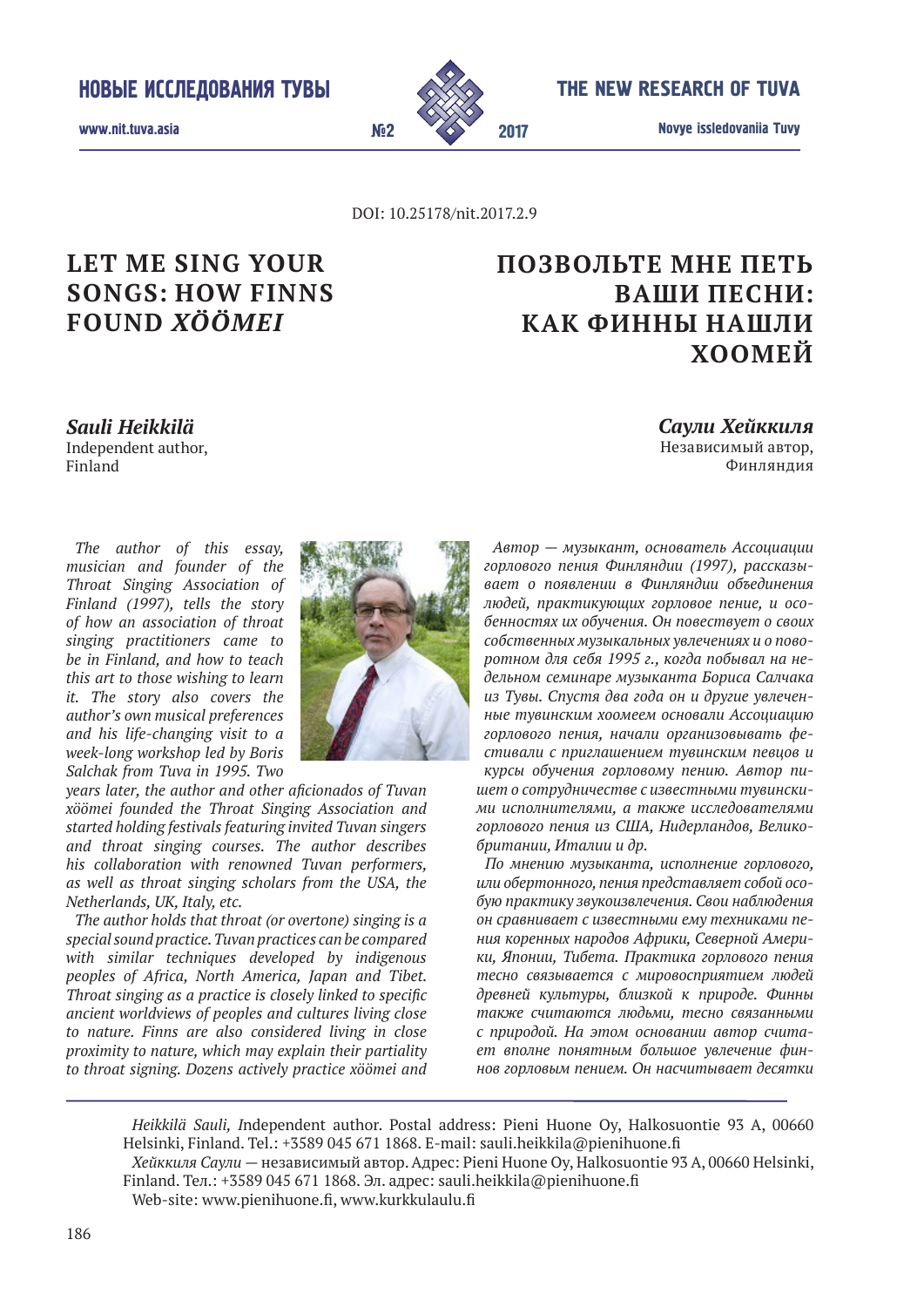

#### The New research of Tuva

www.nit.tuva.asia №2

*hundreds have experienced it, which is a much larger percentage than in other European states.*

*In the essay, the author also focuses on the throat singing courses he has been giving for a while and shares his observations of his students, their motivation, specific training techniques and adapting them to the desires and intentions of his students. He believes that almost everybody can learn singing, and most people can have a command of throat singing. The essay also covers the main problems that aspiring throat singers can face, as well as specific styles of the xöömei, concluding with the idea that it is impossible to master throat singing in a short period of time. The key to success is only found in regular and extensive practice.*

*Keywords: xöömei; Tuvan throat singing; Tuvans; throat singing; methods of teaching singing; Finland; Finns; essay*

*финнов, активно практикующих хоомей и сотни тех, которые им также занимаются. Это в разы больше, чем в других странах Европы.* 

*Автор рассказывает о своих курсах обучения горловому пению и делится наблюдениями о мотивах своих учеников, об особенностях их обучения, об адаптивности методики в зависимости от желаний и намерений обучающихся. По его мнению, пению способны научиться почти все, горловому стилю — также многие. Объясняются основные сложности для начинающих. Отмечаются особенностей стилей хоомея. Подчеркивается, что горловое пение освоить за короткое время невозможно, необходим длительный труд, регулярные занятия.* 

*Ключевые слова: хоомей; тувинское горловое пение; тувинцы; горловое пение; методика обучения пению; Финляндия; финны; эссе*

#### *Introduction*

The human voice is a mysterious phenomenon. We are using it every day and we think that we know it. Still, most of us hardly know how the voice works or what is the mechanism of hearing is. The effect of the speaking voice is sometimes confusingly powerful, not to mention the singing voice.

At least in the Western world people with a low tone of voice are considered as convincing and a low voice seems to sound comforting. That is why most of the professional voice workers, such as reporters or actors, have low and mellow voices. People who are trying to convince the audience, such as politicians, often force the voice to a low pitch, which may cause a creaky and unpleasant voice.

Voice has a considerable role in communication and it is strange how little attention is paid to it in school education. In Finland even the teacher education program does not give a single course in using the voice, although it is the most important working tool for a teacher. At least this was the situation in the 80´s when I was studying. Why is it so? Probably the voice is taken as a gift that you get when you are born without a chance to modify it. People also seem to easily think that a singing voice is also a birth gift and that there is no other way of acquiring it. Either you can sing or you cannot. No wonder that people think that you cannot learn throat singing. My wife had told to her Mongolian friend, that her husband´s hobby is throat singing. The Mongolian – not a musician – had quickly replied: "That is not possible, only Mongolians are able to sing xöömii!"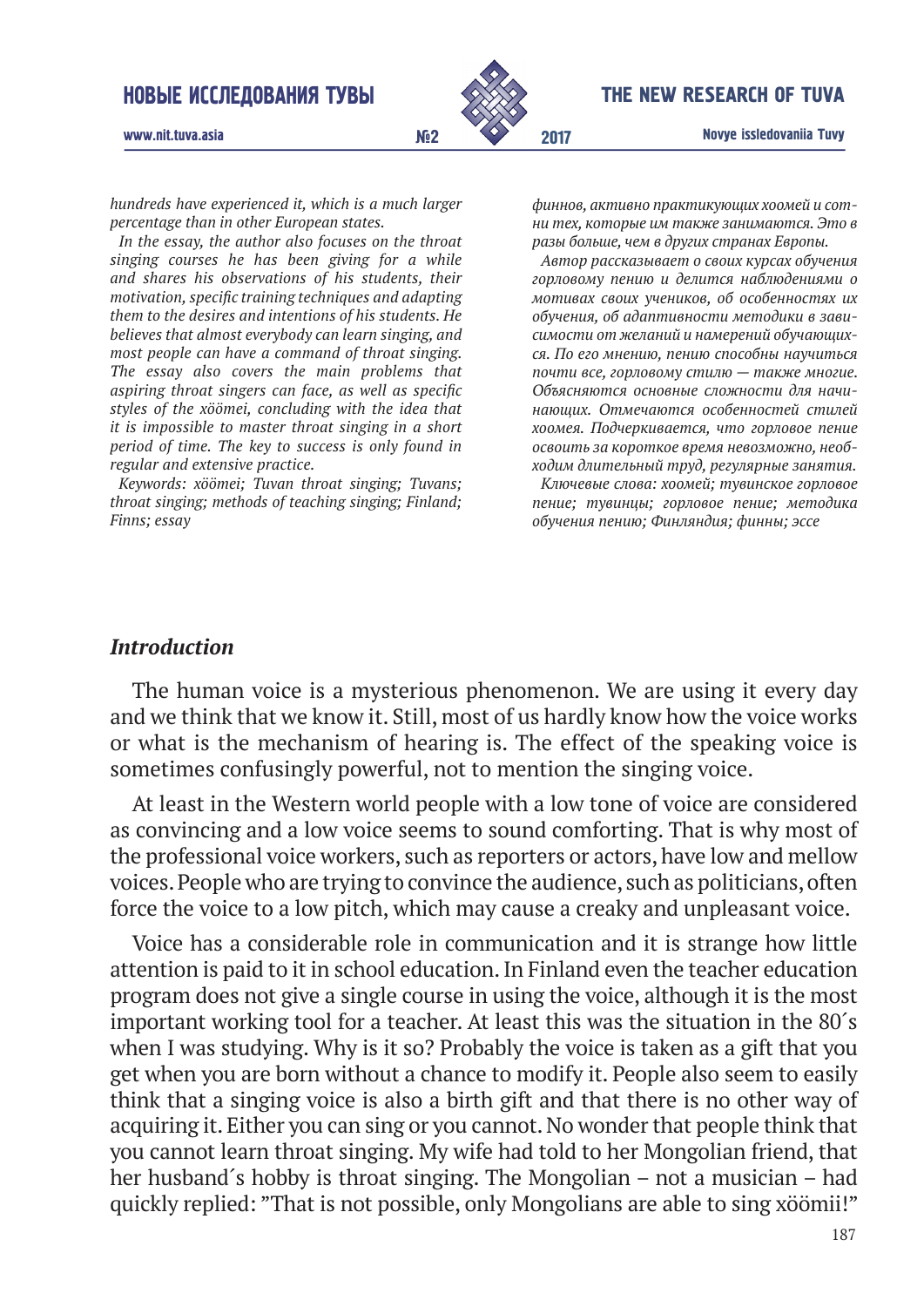

The aim of this article is to describe how throat singing found its way to Finland and how Finnish enthusiasts found throat singing. I also describe my ideas of Tuvan xöömei and methods I use in teaching.

### *Learning kargyra unconsciously*

I grew up in a small rural village in Finland in a period, when electricity began to become more common in rural houses. There were only two channels on Finnish radio and only some of the wealthiest houses had a TV. Music offered in radio was mainly classical, folk music and schlagers. Little by little, new, weird and loud rhythm music crossed the oceans. Parents were terrified but we youngsters were excited. Rock stars were admired. Listening was not enough for me, I wanted to try to make that music with a borrowed guitar and cheap harmonicas. In the middle of 1970s my brother carried home a tape recorder with a built-in microphone. I could make my first recording. I was shocked at what I heard. My voice was a lot higher and thinner than I had thought as before I had heard it through the bones of my head.

I had a strong will to sing. I realized that I could imitate a little old bluesmen like Reverend Gary Davis, Howling Wolf and Sonny Boy Williamson whose music was occasionally played on the radio. With a help of some friends I found Tom Waits. I was also fascinated about Louis Armstrong's way of using his voice. I could even sound like him - in my mind at least.

Afterwards I have heard, that even then Ilpo Saunio had played Tuvan folk music in his 32-part program "Music of the People of the Soviet Union". Even now I have not heard the programme, but I obtained the manuscript of the program from the library (Saunio Ilpo and Immonen Kalevi, Pororumpu ja balalaikka - Neuvostokansojen musiikki [Reindeer drum and balalaika, Music

| ed. levy   | 2:28<br>Brat moi, sloju borban<br>(Veljeni, laula borban)<br>(Tuvalainen kansanlaulu)<br>Ooržak Hunaštaar-ool, laulu                                                                                                                                                                                                    |
|------------|-------------------------------------------------------------------------------------------------------------------------------------------------------------------------------------------------------------------------------------------------------------------------------------------------------------------------|
| sanlaulun. | Kurkkulaulu on kesäisin vuoristossa karjaa paimentavien miesten<br>kehittämä laulutapa, joka on kulkenut perintönä isältä pojalle.<br>Tuvalaiset tuntevat muunkinlaista musiikkia. Kara-kys Munzuk<br>laulaa seuraavaksi Kevätlaitumille-nimisen uudenaikaisemman kan-                                                  |
|            | Säestyssoittimena on kaksi puupölkystä valmistettua, melko lail-<br>la kanteleen näköistä näppäiltävää sitraa, jotka kuitenkin viri-<br>tetään itäaasialaisten sitrasoitinten tapaan siirrettävillä puu-<br>palasilla. Bassorytniä ylläpitää käärmeen nahalla päällystetty.<br>kiinalaisperäinen näppäilysoitin tsanzy. |



of the People of the Soviet Union], 1979, in Finnish only). (*Picture 1*) What would have happened if I had heard that program then and also the performance of Hunastarool Oorzhak, we will never know.

I never started studying music professionally, because I did not believe in my talent and there was no chance to have any kind of musical education in our municipality in those days. Today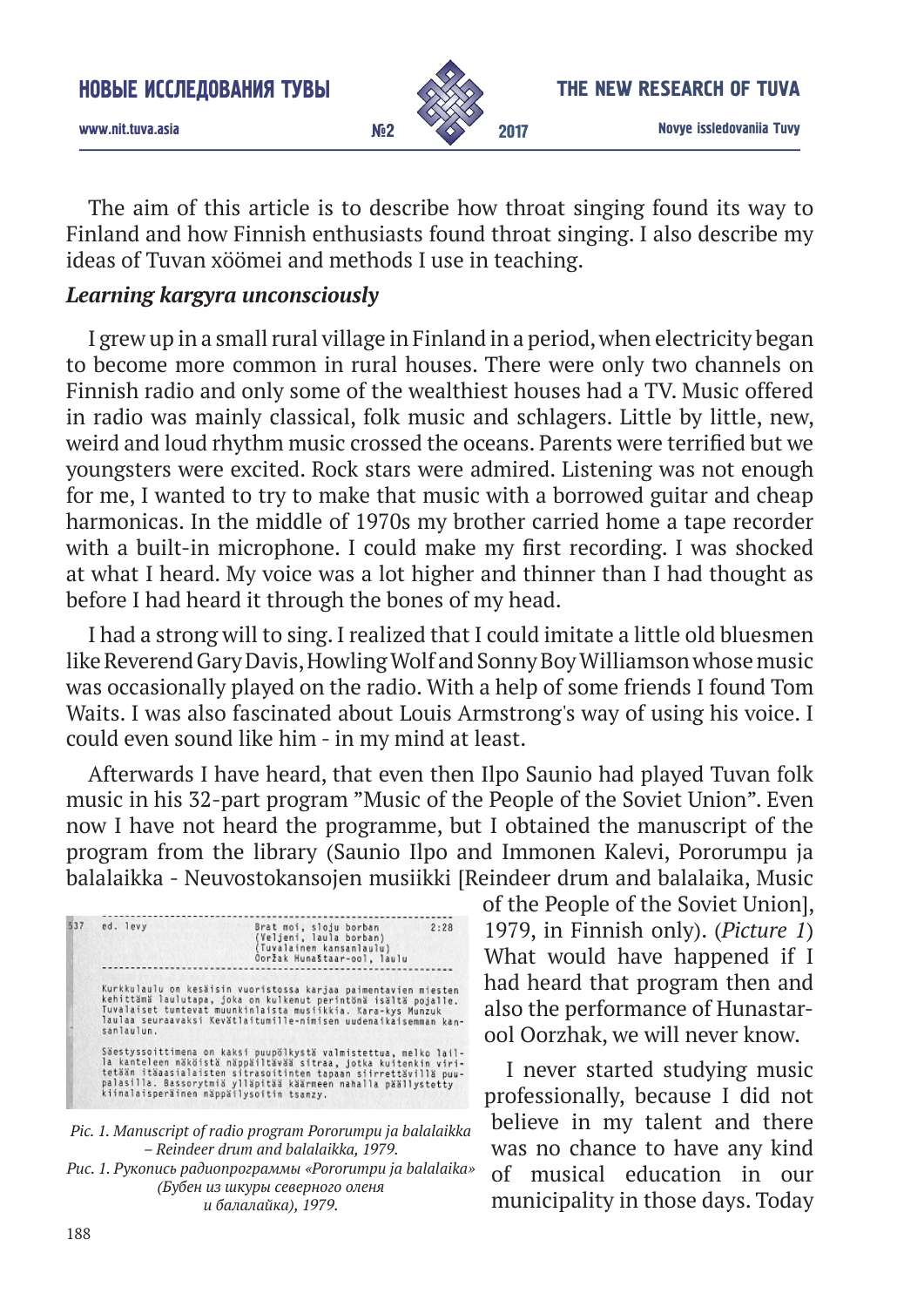

www.nit.tuva.asia №2

there is a network of state music schools which cover the whole of Finland. Playing music became a dear hobby to me.

Already in the 70´s I was interested in the music of other nations but had never heard about throat singing. Not even in 1983, when a Vietnamese-born French musician and ethnomusicologist Tran Quan Hai visited the Kuhmo Chamber Music Festival in Eastern Finland. Tran Quan Hai had found overtone singing already in 1970. I was also unaware of the visit of the famous Mongolian khöömiich Sundui to the same festival in 1984. This information I only heard last year. (*Picture 2*). Newspapers had written a lot about his visit, but as a busy student I did not hear about it.



*Pic. 2. Sundui at Kuhmo in newspaper Kaleva 1984. Рис. 2. Сундуй в Кухмо в газете «Kaleva», 1984 г.*

Before I got in touch with throat singing, I saw a small program of Vladimir Karujev aka Okna Tsahan Zam who had visited Finland in 1992. I was fascinated but not enough to start to look for more information. The Internet was just starting, so finding information would have been very hard. The next year Mongolian Altain Orgil performed at the Kaustinen Folk Music Festival. I heard them on the radio and saw them on TV and was impressed. Still, only after I had listened and tried to sing Tuvan xöömei, I became so touched that throat singing became a part of my life. Later, after 2000, I had goose bumps from hearing Mongolian khöömii and music like Altai Hangai, Transmongolia and Sedaa.

In the 80´s while I had moved

already to Helsinki, the capital of Finland, my home municipality got a new school and violin teacher. At the end of the decade he founded a folk music festival, which is still alive and going strong. After a couple of years I asked if I could make the graphic design to the festival. I got the job because I did not ask for any fee. Instead of the salary, I had a possibility to take part in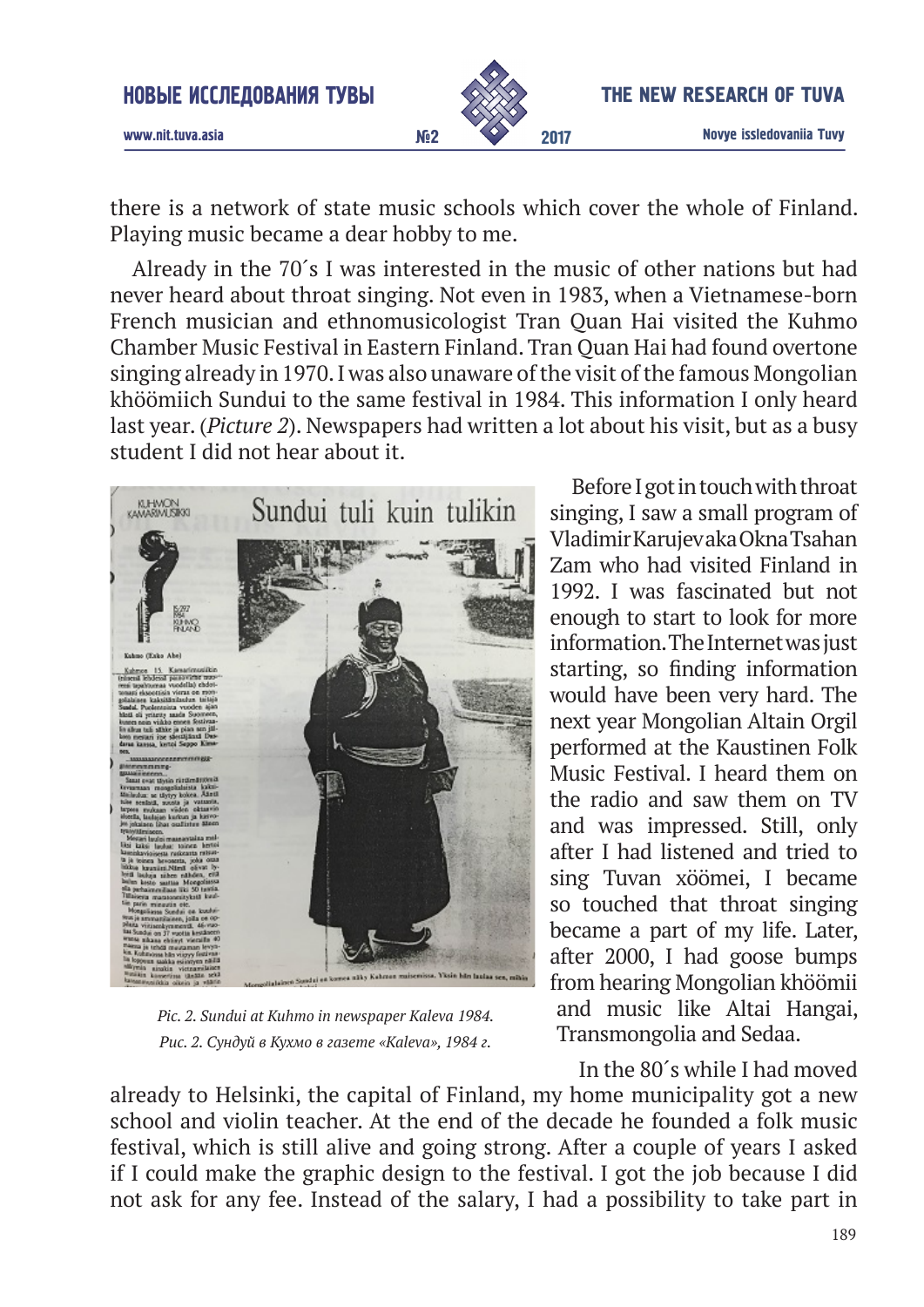

festival singing and playing workshops for free. I had never concentrated on one instrument – quantity comes before quality – and so I went to pick some mandolin, strum the guitar, beat the drum, blow the flute and sing. While I learned new skills, I also got to know some of the best Finnish and foreign folk musicians. After each festival I almost cried at the end of festival and for being very tired after sleeping only few hours several nights. The workshops became the highlight of my summers.

### *Throat singing conquers Finland – and my heart*

Summer 1995 was a turning point in my musical hobbies. Boris Salchak from Tuva had a shamanic performance at the festival and also gave a one week throat singing workshop prior to it. We were about ten students who got their first touch to throat singing. We were sizzling with excitement.

At the same time The Global Music Centre at Helsinki had a collaboration with Albert Kuvezin and the next year the Centre published his Yat-Kha band's album Yenisei Punk. Albert had some gigs in Finland and a workshop at Haapavesi in summer 1996. In the autumn Jukka-Pekka Lilja organized a weekend workshop of Albert Kuvezin at his Centre of Nature in Röykkä, Southern Finland. Almost 50 people participated in this workshop. Many of them became my friends. During the weekend we decided to create an association to increase knowledge and advance the practice of throat singing.

The Finnish Throat singing Association was founded 1997 and the same year we started to build up some kind of a festival. It was clear that we needed a Tuvan xöömeizhi to perform at the festival. The internet was still somewhat primitive and after searching I found an enthusiastic volleyball team from Northern Finland who had made a wonderful journey to Tuva. Alongside playing, they had heard the throat singing of Vladimir



*Pic.3. Vladimir Sojan is having a workshop at the first Kieku-festival. Рис.3. Владимир Соян проводит семинар* 

*на первом Kieku-фестивале.*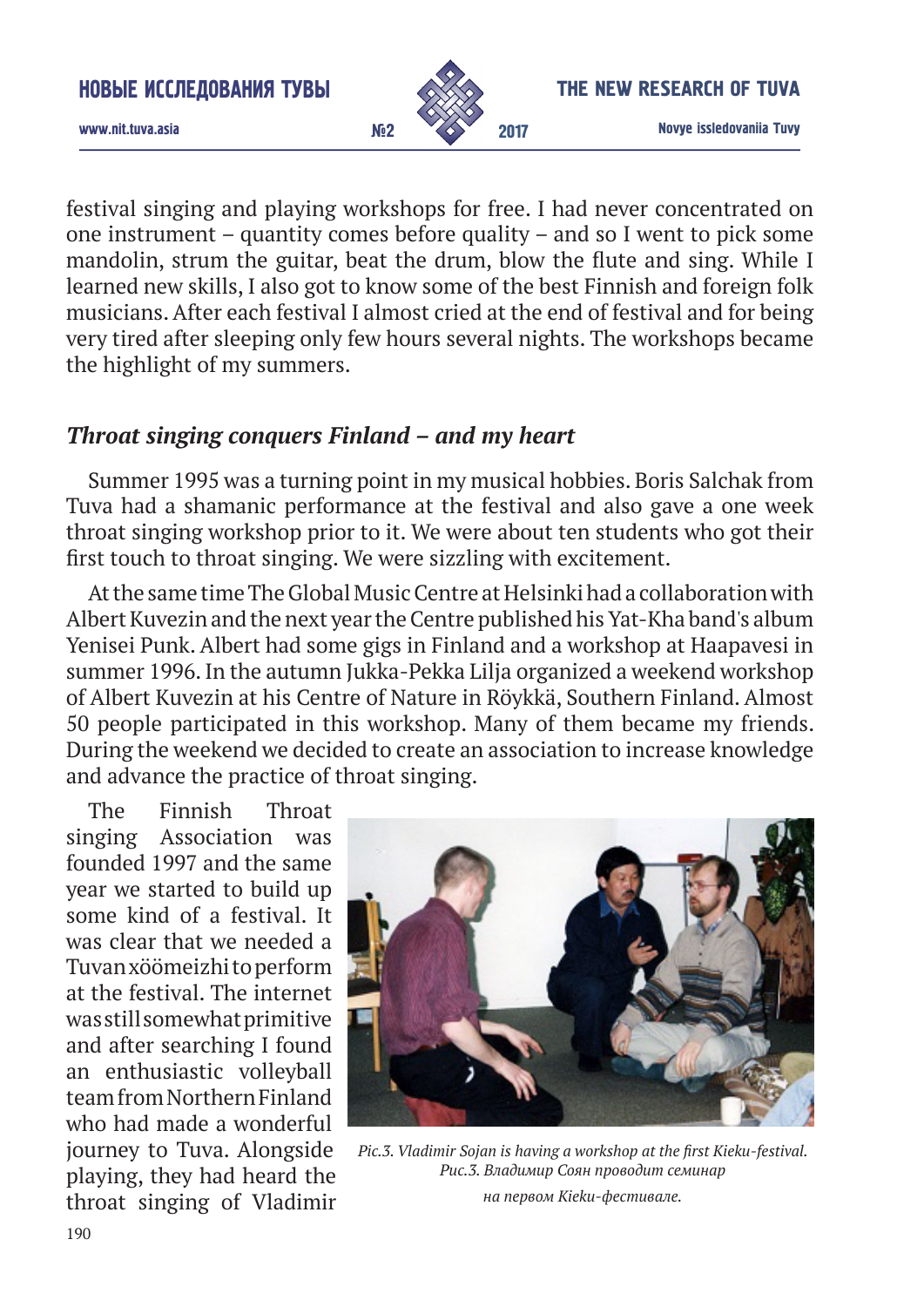#### Новые исследоваНия Тувы



#### The New research of Tuva

www.nit.tuva.asia №2

Sojan. I had got in touch with Steven Sklar from the US, who had just made a journey to Tuva, and now asked him if he knew of the singer. He replied that Sojan was a great singer. So we dared to start the preparations for the invitation and his trip to Finland. Our budget was naturally very limited and we could offer only a train ticket. So Vladimir Sojan came with his daughter Lilia to Finland to perform at 'Kieku - Festival of Human Voice' in March 1998. (*Pictures 3 and 4*)

The first Kieku-festival got a lot of attention and we decided to continue. We received funding and so we organized a Kieku festival of a decent size for the next three years. Then suddenly, we lost most of our financial support and we were broke. Motivation to organize large and risky festivals disappeared. We went on with smaller events and had collaborations with other organizers.



*Pic. 4. Day happening at first Kieku-festival 1998. Рис. 4. Хэппенинг на первом Kiekuфестивале в 1998 г.*

The Haapavesi Folk Festival went on with forwarding throat singing. Artists such as Albert Kuvezin, Kongar-ool Ondar (*Picture 5*), Tuva Kyzy, and Huun-Huur-Tu from Tuva and Transmongolia and



*Pic. 5. Workshop of Kongar-ool Ondar at Haapavesi 1999, author in the yellow t-shirt. Рис. 5. Семинар Конгар-оола Ондара в Хаапавеси в 1999 г. (автор статьи — в желтой футболке).*

Sedaa from Mongolia have performed and held workshops there. In addition to these, there have been performers in Finland from Altai, Buryatia, Kalmykia, and Chinese Inner Mongolia. I myself have worked most closely with Chirgilchin, Tuva Kyzy, Huun-Huurtu, Hosoo, Transmongolia and Sedaa. Of the serious practitioners coming from the Western countries, Steven Sklar (USA), Mark von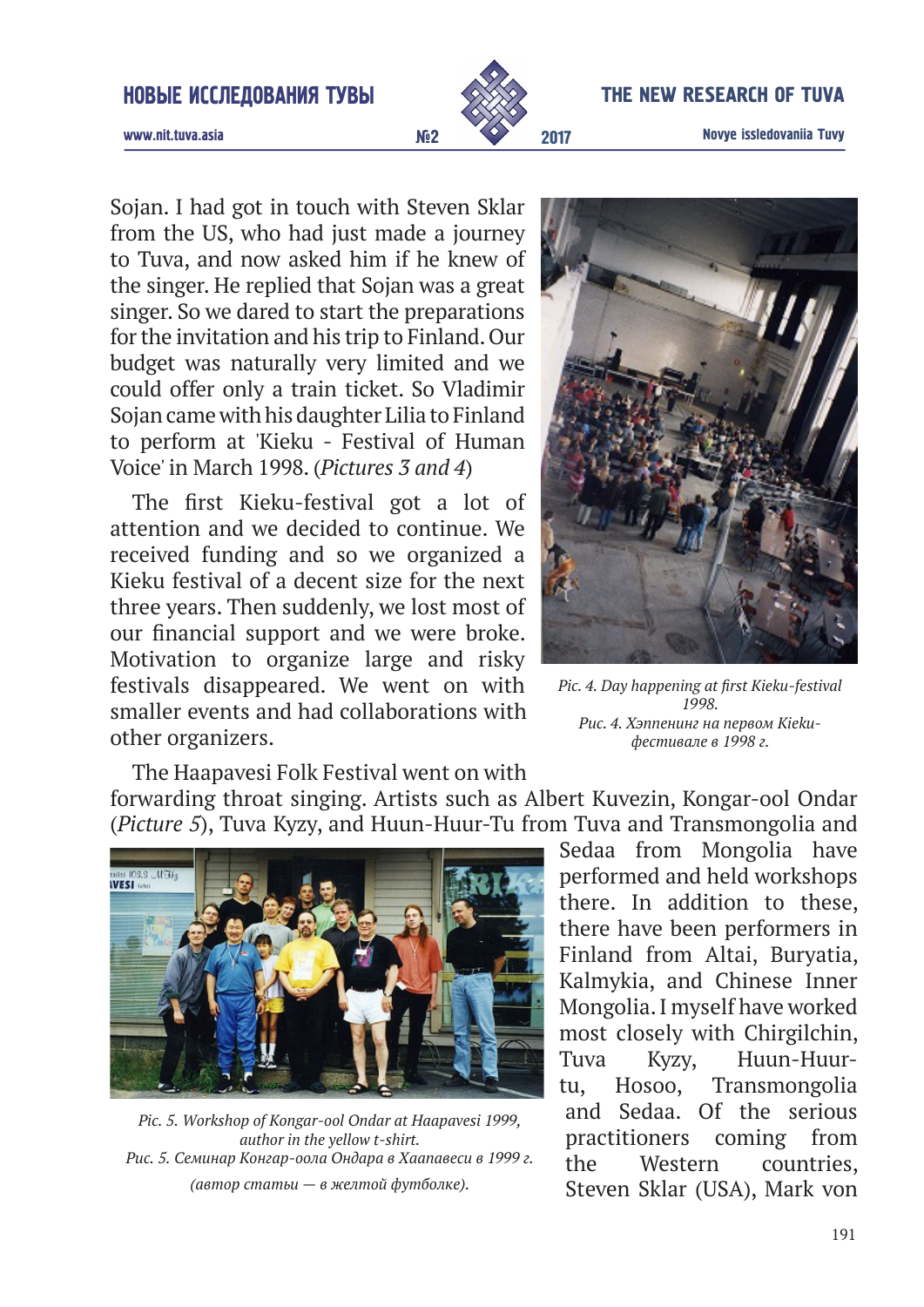

Tongeren (Netherlands), Michael Ormiston (Great Britain), and Raphaël de Cock with this band (Belgium) have visited Finland. In this group belongs also the Sardinian Tenores Goiné di Nuoro (Italy).

The enthusiastic activity in our association was based on our desire to have training and get to know various throat singers on top of spreading awareness in Finland of this unique art. The bylaws of our association stated that "The aim of the association is to forward the public awareness and the position of different techniques and modes of using voice, especially throat singing."

# *Throat singing is a rare phenomenon*

A great surprise for me has been the quite limited number of specific singing techniques, on one hand, and how unique the phenomenon of throat singing is, on the other. It is entirely possible that some indigenous people have techniques that are not widely known but otherwise there are only a few exceptions to the norm. It is clear that all people or tribes have their own singing techniques. With quite modest knowledge it is easy to differentiate the Bulgarian, Greek, or Portuguese singing techniques when hearing them. They all are unique but under the so called normal vocal training.

So far I have come across throat-based singing techniques of the Canadian Inuits, South African Xhosa people, Tanzanian Zawose family, some people of Arctic Sea region such as Tsukths, some minorities in Pakistan, Japanese Ainu people, monks in Tibet, and Italian tenorés tradition of Sardinia. With the last mentioned it was striking to note how a quartet's 'bassu' and 'contra' resemble kargyra and hörekter. Other unique traditional singing techniques are the 'joiku' of Saami people, yodeling of the Alps region, yodling in Georgian polyphony, whisper singing of Burundi, a yodeling kind of singing of the Pygmies, the Silbo Gomero or whistling language of the Canary Islands, 'joiku' of Viena Carelia of Russia, Swedish cattle call singing and why not the wailing songs of various cultures. This may not be an exhaustive list but shows that it is not common to have a unique way of using voice in cultural traditions. The most surprising fact for me is that Latin America is quite empty in this regard, although one must note there are hundreds of tribes in Amazonia whose traditions are unknown to us.

A very specific aspect of the Altai region´s overtone singing is it´s long melodies. Overtones are generally used quite a lot in instrumental music and some instruments are played with only overtones, such as tromba marina, fujara and other overtone flutes, not to speak of Jews-harp known all over the world. Overtone singing has spread around the world quite rapidly. In the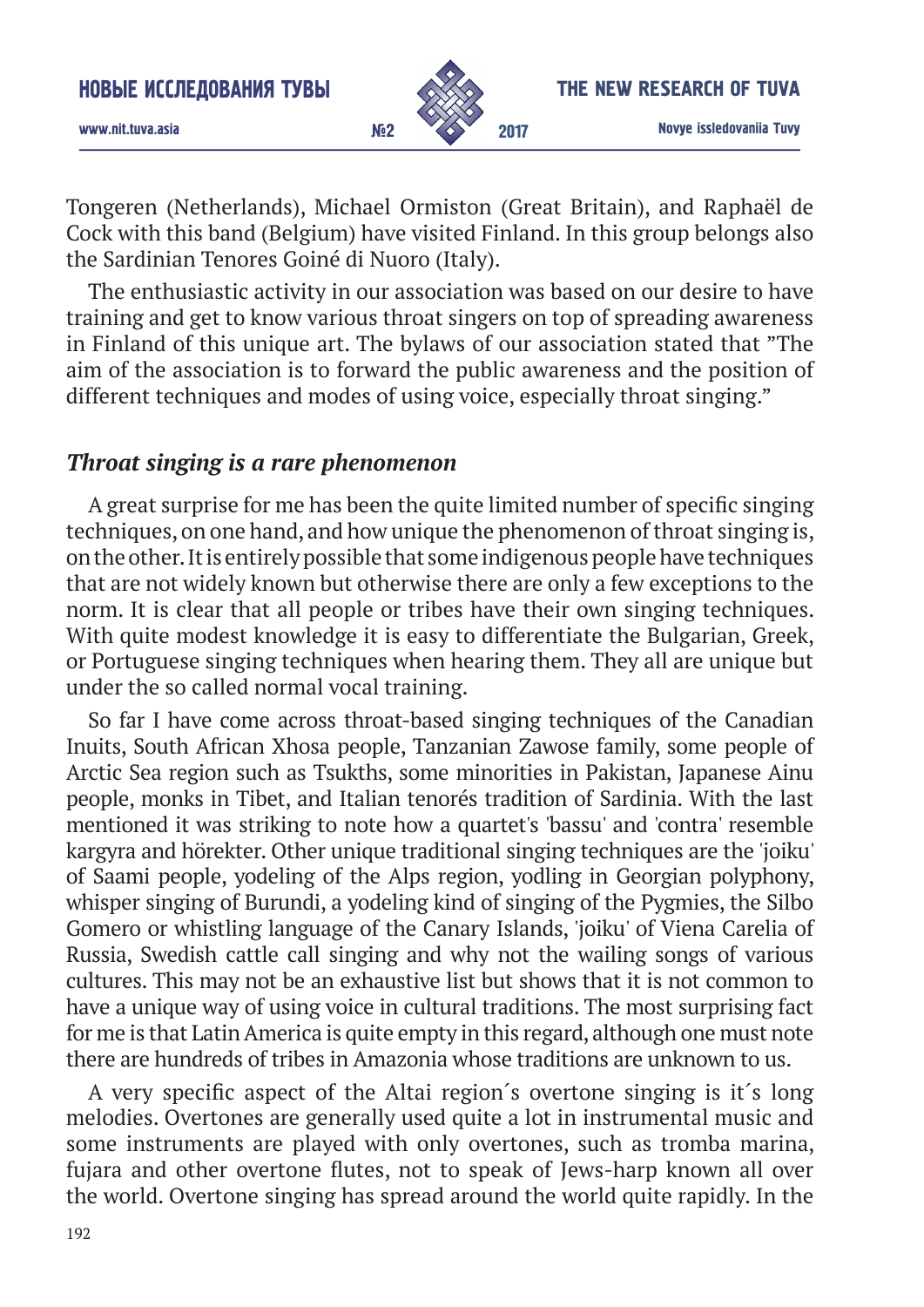

www.nit.tuva.asia №2

courses I have held I always promise that during the first lesson everyone will learn to hear and filter overtones. I do not promise that they will learn throat singing techniques as it varies from person to person, depending a lot on the amount of enthusiasm and practicing. On the contrary, producing overtones is not particularly difficult.

As we have seen above, throat singing is a very rare singing technique. It is quite difficult as well. It is easy to connect it with mysticism as the sound does not always seem to come from a human being. I still remember at the beginning of my throat singing history how throat singing sounded both virtuosic and primitive. Still today, it takes me to somewhere in ancient times. Xöömei may also sound ghostly as if coming from the other world. Is this due to the close relationship with nature and shamanism prevailing in the core regions of throat singing? Although shamanism with its spirits has vanished in the past in Finland, we Finns still have quite close relationship with nature. The forests and spending time in nature are very important for a majority of Finns. Maybe this is one reason for the interest in throat singing.

The fact that I do not believe in spirits of nature has not diminished the experience of spirituality or even sacredness of nature, music and singing. Also for me, music as a great experience in nature gets me to tune into unexplainable frequencies. My breathing stops, tears start shedding, and my mind is filled with peace and happiness. This kind of ecstatic experiences I have had maybe have happened the most from throat singing. Quite a few of my students have had similar experiences. Throat singing has made an impact on me that no other music has been able to do before.

## *Finns and throat singing*

Why are Finns so enthusiastic about throat singing? Is it therefore that the first activities took place in a suitable moment and many advocates for throat singing were formed? Sometimes it may be up to one person to start a movement. There had been a small-scale enthusiasm about throat singing in mid-80's when ethno-musicologist Ilpo (Ilja) Saastamoinen enthusiastically recorded some music influenced by throat singing with his band Pohjantahti in 1986. Obviously, they had also other interests and, as the dissemination of information was more difficult than nowadays, the activity ceased quite soon. In the following decade the situation was much better due to new media such as the Internet and e-mail. We could have world-wide connections easily. So, the throat singing enthusiasm could have started in whichever country. Despite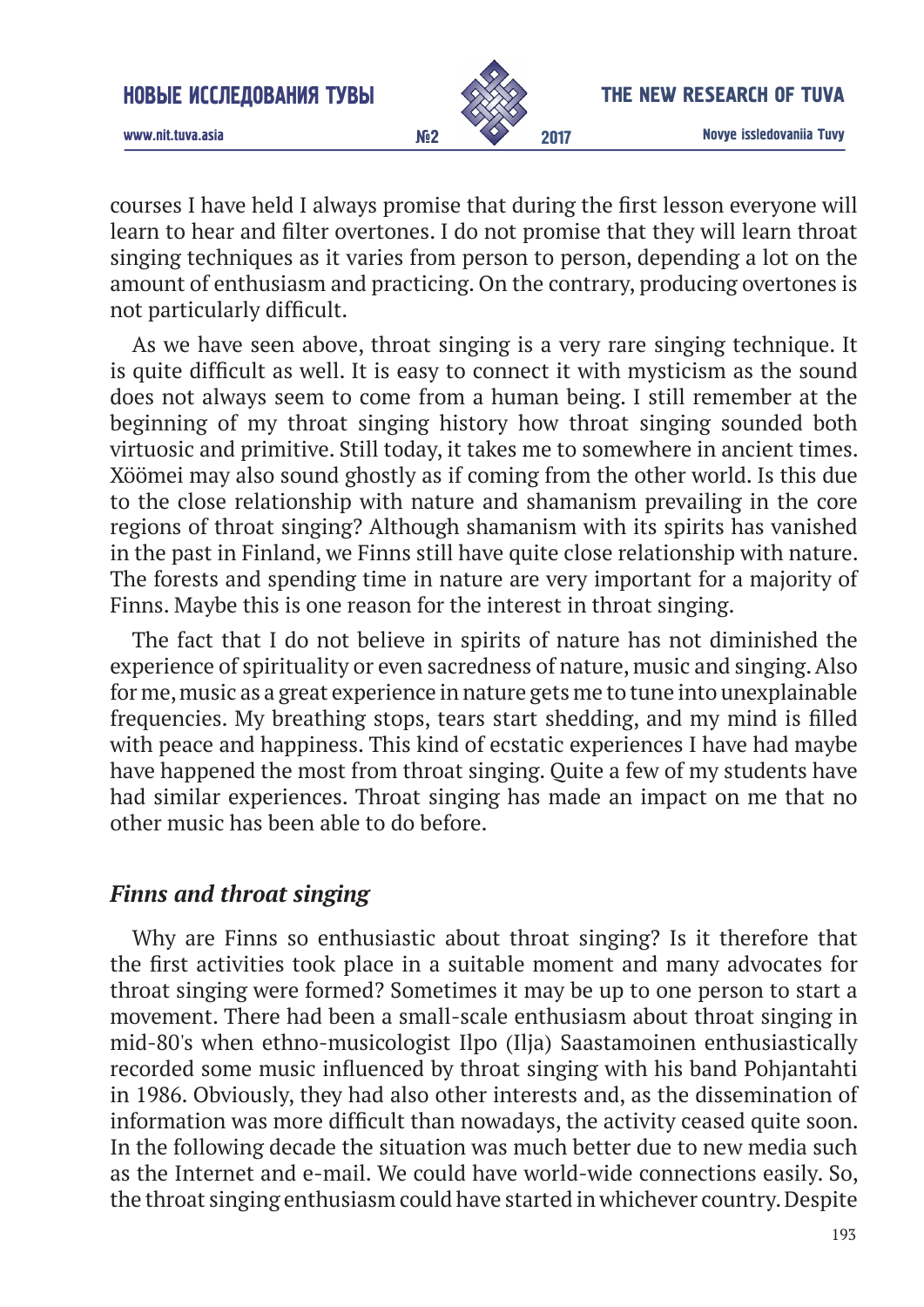

#### The New research of Tuva

www.nit.tuva.asia №2

of this, there is only one throat singer in Sweden, as far as I know. I know there are dozens of German overtone singers sing but only few throat singers, as well as in Poland, Hungary, Italy, France, Spain and in already mentioned Belgium. In Finland there are dozens of serious practitioners and hundreds of those who practice it every now and then. There must be more than a thousand of those who have taken part on a throat singing course. The awareness of throat singing has risen enormously in Finland: At the time of my first throat singing gigs only few in the audience knew of throat singing, nowadays almost all have had some previous encounters with it. I do not know whether the situation has improved in other European countries.

With reason one can state that on the whole, Finns have a special relationship with throat singing. What kind of people come to throat singing courses then? I have posed the question of who you are and why do you want to learn throat singing to hundreds of students. No typical profile can be made of a throat singing course attendee, the variation is too big. Maybe the biggest group is the "multi-enthusiasts" - the concept was invented at one course. Is it that the Finns have so weak a connection to their own cultural traditions – apart from the sauna and Christmas delicacies – that they easily get excited of other peoples' traditions, such as oriental dance, samba, flamenco – and throat singing. The occupations vary from school children to retired citizens, from professional classical musicians to gardeners. Skill-wise from professional musicians to people who say that they never have sung. In my early days as a throat singing trainer there was even a student who said that he knows nothing of throat singing and has never even heard of it!

There are various motives for an interest in throat singing. Most of the students want an introduction to it, to find out what it is about and try it themselves. Some are looking for a more permanent practice, having usually trained earlier by themselves. Professional and semi-professional musicians are exploring new ways to use their voice. Many of them have a project in mind.

I have held many kinds of courses, from a two-hour throat singing night to regular meetings during one term. The most frequent is a two-day course lasting six hours over the two days as this is enough to accommodate the concentration ability and voice stamina for the majority. Nowadays I have begun to offer packages of three lessons for private students. Three hours held with an interval of a few weeks has proved to be a good basic course. The students will have an opportunity to practice between the lessons and the rehearsed techniques stay in their muscle memory. In a weekend course people do get excited but the practicing will be forgotten when the learnings fade away from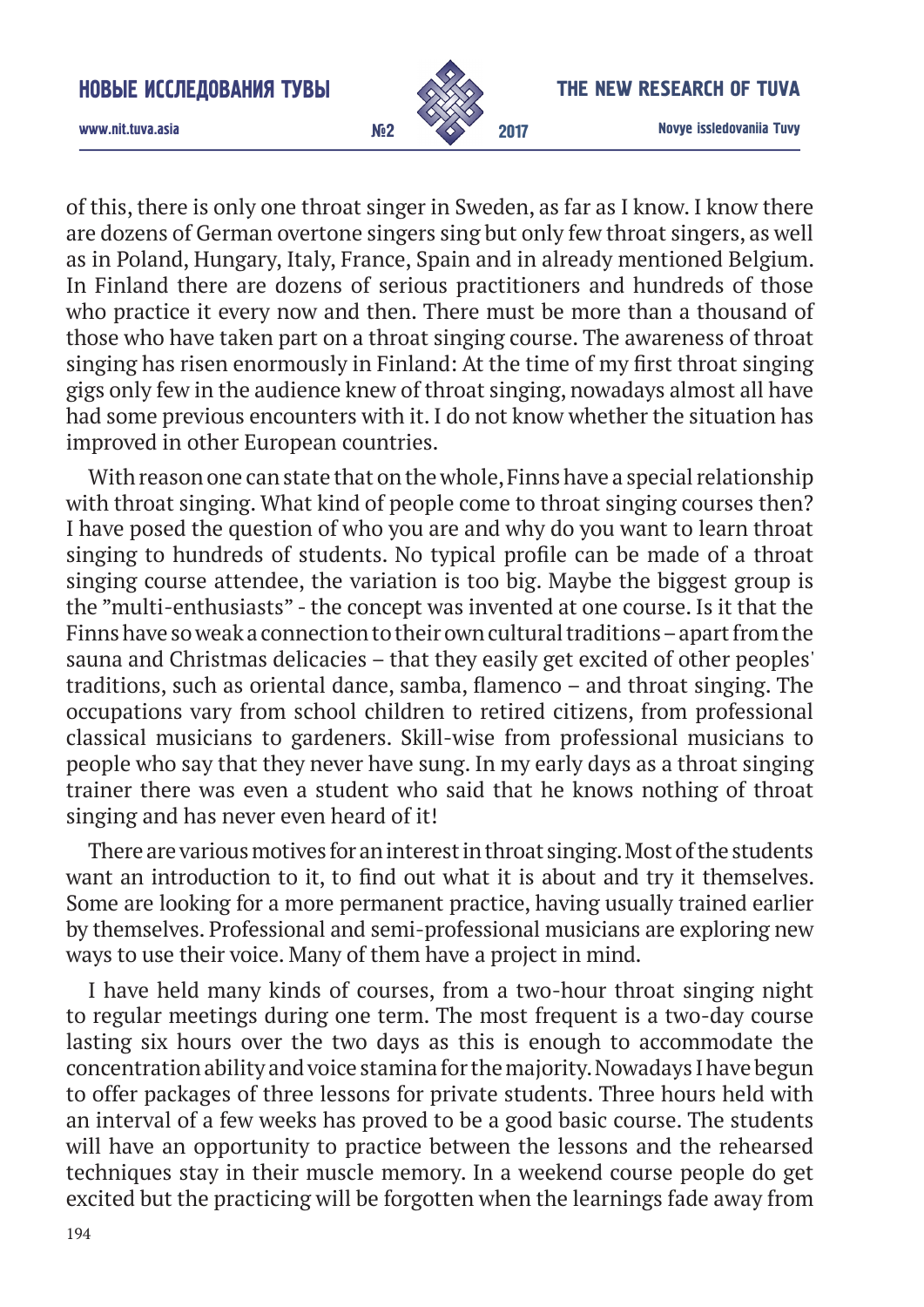

www.nit.tuva.asia №2

their memory and body, and there is no one to ask.

In addition to your own practice, developing new teaching modes is a constant process. I do not imagine to be anywhere close to being a perfect throat singer but I do believe that I am far enough to share my knowledge and experience. Teaching gives a lot of boost to my own practicing and makes me constantly think of what I am doing and how to develop my skill further. Due to my other activities, I have only a few workshops annually.

### *What do I teach in throat singing courses*

I myself have learnt all what I know in attending courses of Tuvan and Mongolian singers, through listening, studying all the material available, connecting to other throat singing practitioners and a few short trips to Tuva. As I have not been born or even lived in throat singing regions, my contact with that life is quite superficial. I have grown up with physical work done out in the open air, and that is why the life in Tuvan countryside felt familiar although the chores and the way of life are very different from those in the Finnish countryside in the 60's. I can sense the original meaning and ways of throat singing based on my knowledge but due to the inexistent deep connection I concentrate on teaching techniques in the way I understand them.

My throat singing courses' content is affected by the expectations of the group and its level of knowledge and skills. Normally, there may be both professional musicians and beginners in a course. In that case I take the middle ground without forgetting the extremes. It requires imagination but is not impossible by any means. It is surprising that the professional musicians may be quite unfamiliar with overtones.

At the beginning of the course there is always a round sharing of the backgrounds and expectations of the student. I often ask about these things already in advance but it is not always possible. Only in this phase is the focus of the course decided. The course program always has some flexibility so that it can be modified according to particular interests or difficult issues that may arise.

Often someone in the course says that he or she cannot sing but hopes that throat singing will suit him/her. I always reply that I have both good and bad news: throat singing is singing as well, which is bad news. The good news is that almost all people are able to sing. Throat singing can help in starting to sing.

When the starting point of the students has become clear, I go through a compact package of throat singing techniques, history, and phenomena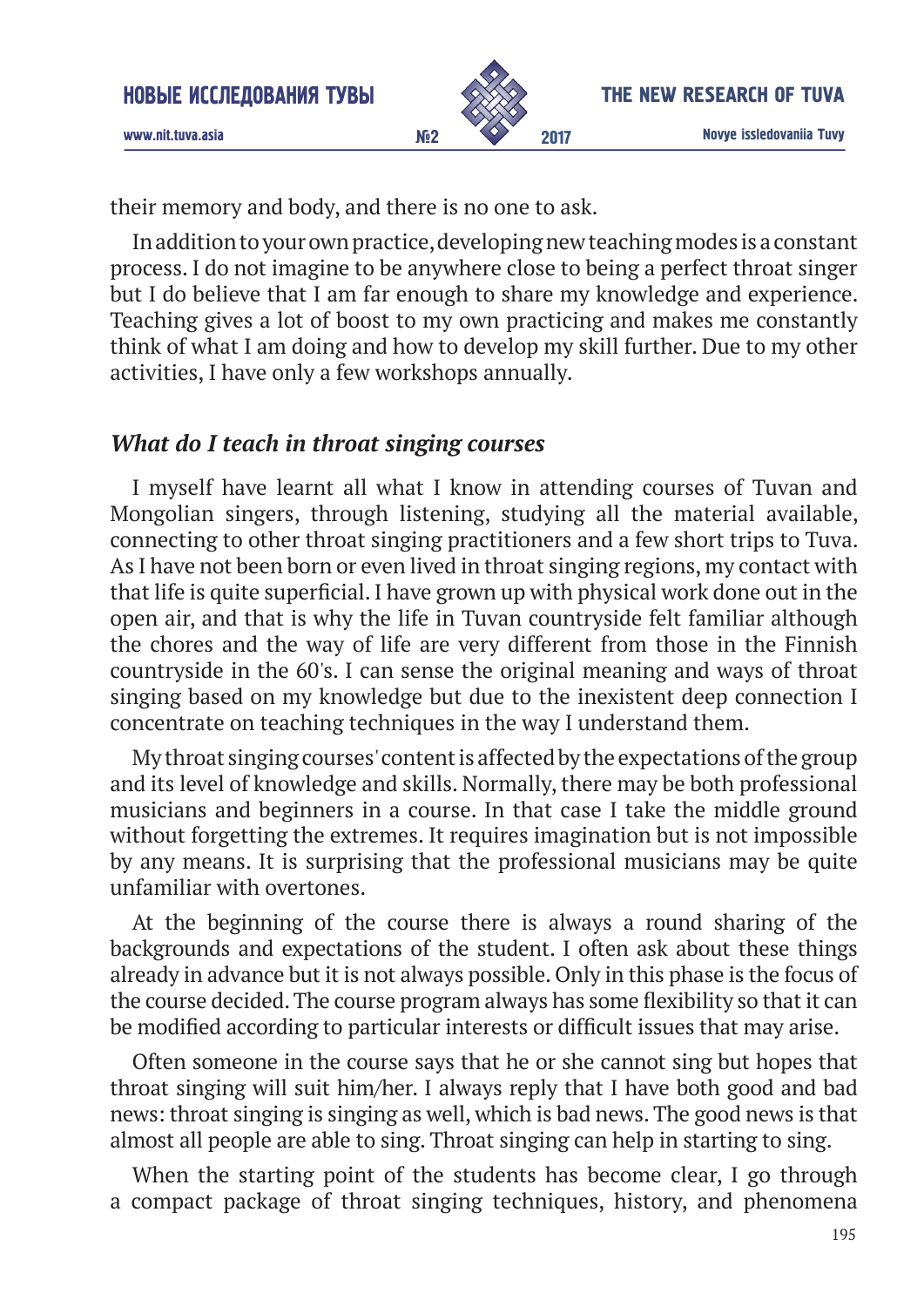

#### The New research of Tuva

www.nit.tuva.asia №2

generally. I present throat singing techniques also with my own voice, always trying to make the students use their own voices as soon as possible. The course is organized for singing. On the first day we will not rush into making xöömei sounds. Instead, I start warming up the voices by making acquaintance with the human overtones. So I teach a couple of ways to filter overtones. For some students it is easy to learn it, others have to work more to make them audible. It is surprising how unconscious we are in our relationship with our tongue, which has central role in overtone singing. Whatever the language of a person is, he/she will be able to pick the relevant overtones for each vowel. When I ask the students to make a cup out of their tongue and it to touch the molar teeth and form a hollow with the roof of their mouths we are in trouble. I always encourage them to play and exercise their tongues. I also pay attention to the role of the soft palate of the mouth. Producing overtones requires a good mouth acoustics and a soft mattress will not facilitate this.

### *My view on throat singing techniques*

For most people the first idea of throat singing technique is pressing. This happens even though especially the Tuvan technique may be quite relaxed. The high pitched drone/fundamental of the traditional Mongolian throat singing also gives an impression of hard pressing. When the basic sound of xöömei is searched I do not mention pressing at all. The first exercise may be to produce as natural sound as possible with a little tension in abdominal muscles. I will ask the students to pay attention what is happening in us. We notice that the reflex is the same as when holding our breath. Also when we need all strength to a hard exercise, we close the vocal fold area. You do not let the energy to escape but instead you direct it to your body.

I keep repeating that there is no pressing in the throat above the vocal folds and false vocal folds and, nor in larynx or the roof of mouth when we form the xöömei basic sound, on the contrary. We will try to make a good and large channel for the voice. Our brain hears remnants of sounds of different kinds of throat pressing and groans in xöömei and intends to imitate them – partly unconsciously. Therefore I try to convince my students that in the beginning there is no use to think about the quality of the voice. You just have to trust that when the technique is correct the voice will begin to sound correct.

On the Day of Voice in spring 2016 I went to the Helsinki University Hospital's Phoniatric Outpatient Clinic to have my vocal folds filmed through endoscope during xöömei singing (the video is available at my home page kurkkulaulu.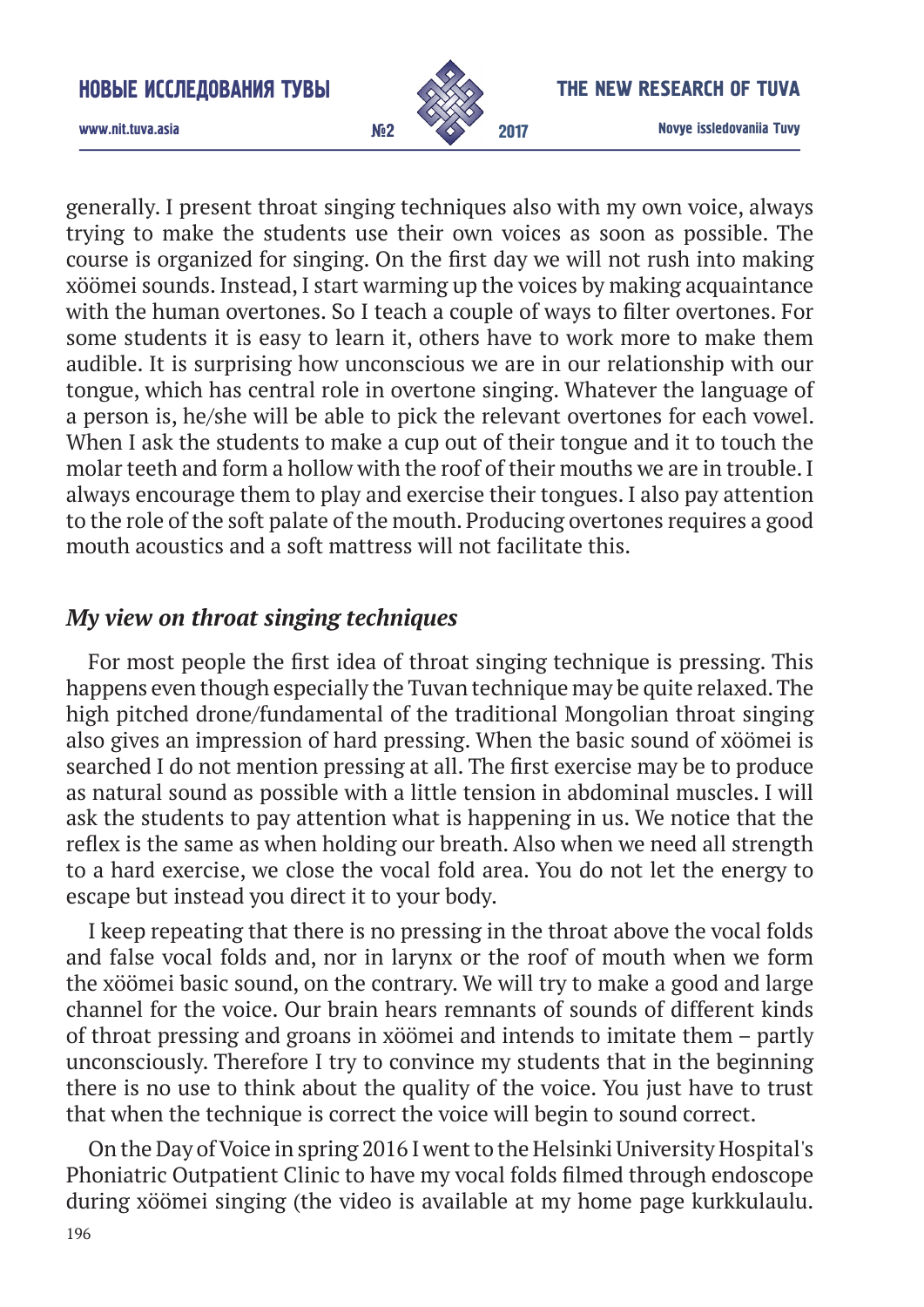

Novye issledovaniia Tuvy 2017

www.nit.tuva.asia №2

fi), and I was convinced that the false vocal folds are the most important factor in forming basic xöömei, not only kargyra. It has been known for long that the false vocal folds vibrate half slower than the true vocal folds in kargyra and produce a sound one octave lower. In the video one can clearly see that it is indeed the false vocal folds which diminish the channel of voice and make the pressing sound in the voice.

To my mind, it would be appropriate to call xöömei, kargyra, sygyt and also open xöömei as basic styles of throat singing. The sound formation of the latter is clearly different from the former ones. The false vocal folds are more apart and the voice sounds more freely in the larynx. One could call it horekter, but on the other hand also the proper xöömei is also chest voice. I am not generally very eager to argue the "right" classification of the throat singing styles. I think that the classification is connected to the socialist system on one hand, and to the general Western need of classifying things, on the other. The naming of styles naturally facilitates the discussion if they are agreed on. What makes this even more difficult is that in Mongolia the styles are mostly named and classified differently although some similarities exist such as kargyra-kharkhyraa and xöömei-khöömii.

Other exercises in use in my courses are naturally the imitation of animals and motor vehicles, the bacon frying technique adopted from Steven Sklar, connecting motion to the pharyngeal constrictors used by Michael Ormiston and the seamen's wrestle used by Otkun Dostai. I have noticed huge individual differences among students which techniques are working the best.

When teaching kargyra we usually talk about "clearing the throat" and modifying growls into a longer drone. Imitating animals helps with this, too, thus giving a proof of the starting point of the history of throat singing. I myself had already learnt kargyra a couple of decades before my encounter with throat singing. Capturing the idea of xöömei was slower. I realized that if I filter the growl of kargyra away I approached xöömei. In learning of kargyra there are huge individual differences. It is very hard for some students to adopt it, while others just open their mouths and have a clear kargyra sound even if they had not heard about it before. This latter is quite rare though, but I have witnessed a case like this. The students who get their kargyra-instrument going easily have usually previously studied on their own and played a lot with their voice.

# *Constant learning*

The dream of learning throat singing during one course is not very rare. People imagine that throat singing is a trick to be taught in a moment. That is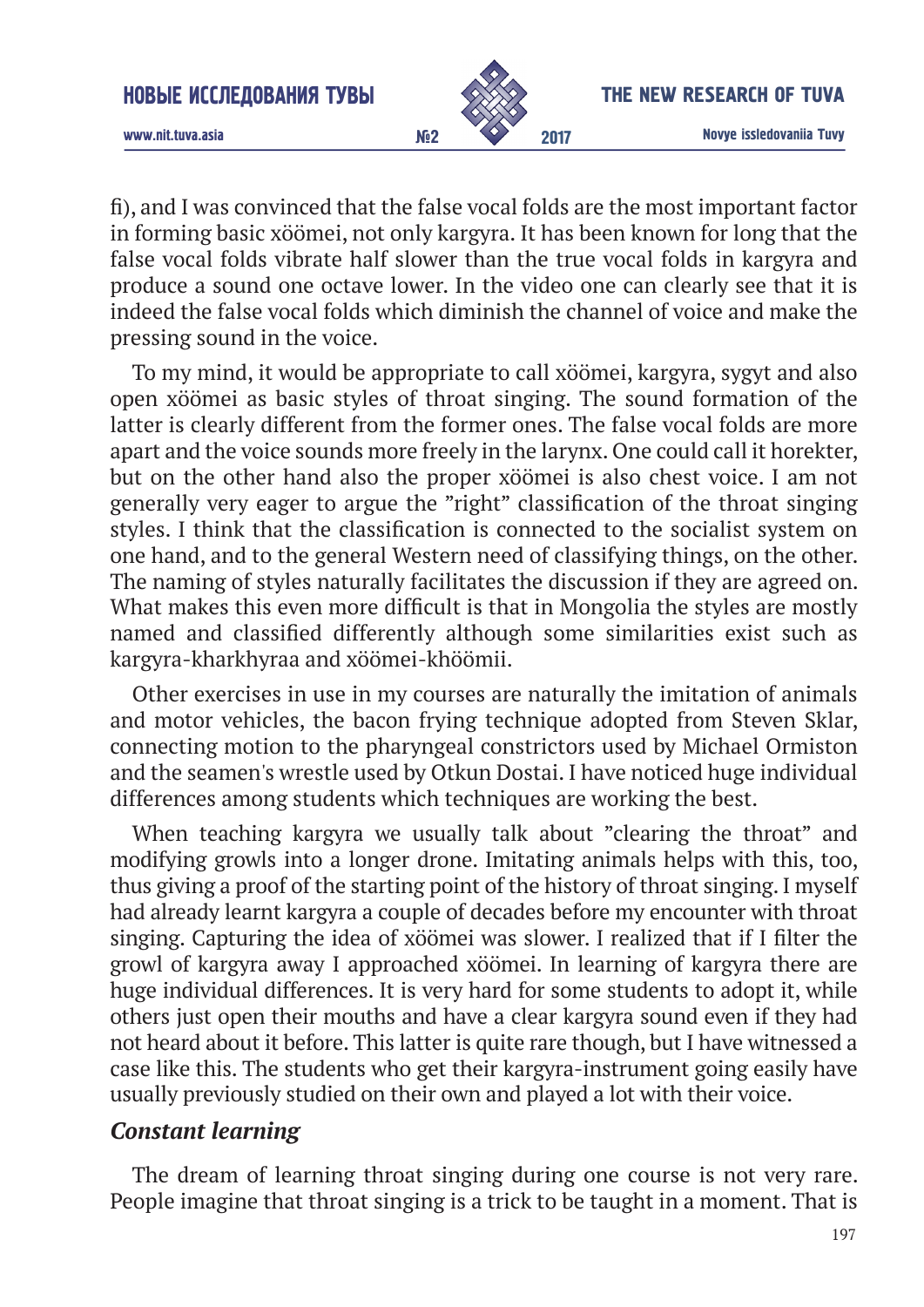

#### The New research of Tuva

www.nit.tuva.asia №2

why I always point out the fact that the work only starts in the course and the main task is done at home by practising. The majority of students naturally understand that learning correct techniques takes time and effort, but maybe are quite surprised with the amount of work it requires. The proportion of those Finns with even a moderate throat singing ability is much lower than one would imagine, thinking of the amount of students in throat singing courses over the time they have been arranged. Many of them are able to growl kargyra, but xöömei, not to mention sygyt, is too difficult for them.

For those who have previously known almost nothing about throat singing, a two-day course is sufficient to teach what the throat singing techniques are about. For those numerous students who have practised on their own, a course may be a place to correct wrong techniques and impressions and guide them to a more correct and healthier voice formation. It is quite usual that after a twoday course the students may continue practising for some time but quite soon the instructions are forgotten and the enthusiasm tends to fade away.

For very few of all who have been in my or someone else's course throat singing will become a permanent hobby. However, everyone might keep connection to throat singing and at least some understanding of what it is about. Every year there are some enthusiastic students who make it a life-long hobby.

I keep constantly considering ways of sowing the seeds for a continuous hobby and how the students could make use of throat singing. I have tried to organise continuation courses or throat singing nights, but so far with little success. I have always received positive feedback on my teaching, though. Therefore the reason for a low success cannot be the quality of my teaching, but rather the fact that throat singing is considered as too demanding technique. One has to confess that you will master ukulele much faster.

# *Who has the right to throatsing?*

There are a lot of Finns whose hobby and even profession lies with folk music of different cultures. A lot of discussions covered the issue of whether we have a right to learn other peoples' singing techniques which comes deep from their heritage. I have an impression that there are versatile attitudes among different people and cultures towards enthusiastic foreigners studying their cultural singing techniques: some want to keep their singing techniques to themselves and take the foreigners' interest as a threat to their culture, while others are thrilled about the interest of strangers.